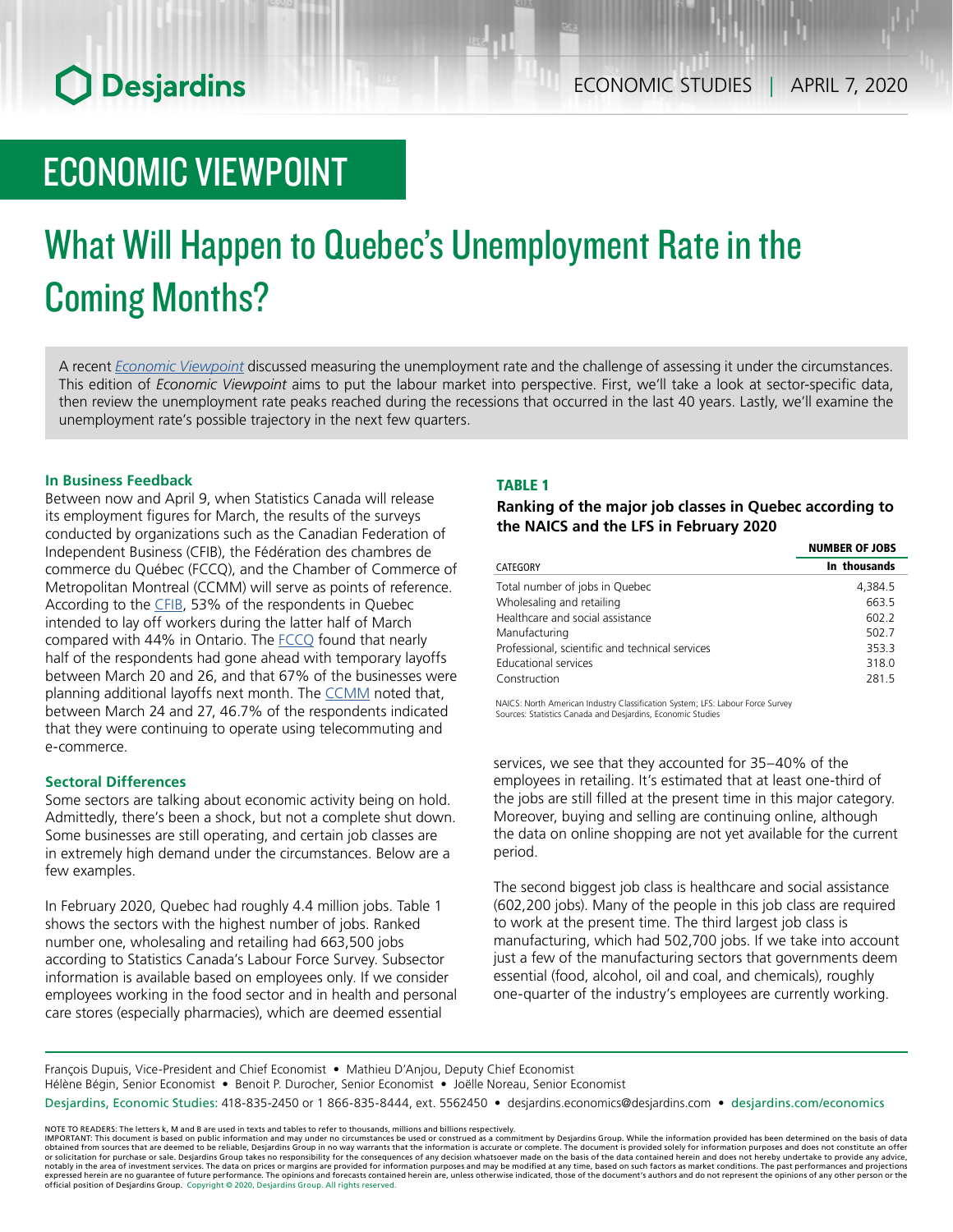# **O** Desjardins

The fourth job class comprises professional, scientific and technical services, which include accounting, legal and public notary, engineering, and computer system design firms; many of their employees would be able to work remotely. Educational services represent the fifth largest job class. Without a doubt, language, dance and sports schools, to name but a few, have had to close, but Quebec's education system has been able to retain all of its workers for now. This is also the case for public administration workers (248,600 jobs), with a few exceptions. Lastly, the construction sector, with 281,500 workers, is sitting in sixth place. It's one of the groups, along with accommodation and food services (263,700 jobs) that may be among the hardest hit by the effects of the coronovirus.

### **How High Will the Unemployment Rate Go?**

Just before the pandemic took hold in Canada, the

unemployment rate had reached a new monthly low in February of 4.5% in Quebec and continued to hover near the historic low of 5.5% in Canada (graph 1). In the past, when the province and the country went through a severe recession, massive job losses caused the unemployment rate to soar. It almost doubled in the early 1980s and 1990s, peaking in 1982 at 15.8% in Quebec and 13.1% in Canada (table 2). Following the 2007–2008 financial crisis, the jump in the unemployment rate was more restrained.

#### GRAPH 1

#### The unemployment rate was extremely low in February just before the major wave of COVID-19



Sources: Statistics Canada and Desjardins, Economic Studies

### TABLE 2

# *Unemployment rate peaks and troughs during periods of economic difficulty in Canada and Quebec*

| <b>PERIODS</b> | <b>UNEMPLOYMENT RATE</b> |      |               |      |
|----------------|--------------------------|------|---------------|------|
|                | <b>QUEBEC</b>            |      | <b>CANADA</b> |      |
|                | Trough                   | Peak | <b>Trough</b> | Peak |
| Early 1980s    | 8.7                      | 15.8 | 7.0           | 13.1 |
| Early 1990s    | 9.2                      | 14.3 | 7.2           | 12.1 |
| Early 2000s    | 7.8                      | 9.5  | 6.6           | 8.1  |
| Late 2000s     | 6.9                      | 8.9  | 5.8           | 8.7  |

Sources: Statistics Canada and Desjardins, Economic Studies

This time, the starting point is much lower, i.e., 4.5% in February in Quebec. Despite the program aimed at maintaining the employment relationship with workers (the federal government's subsidy covering up to 75% of a given employee's wages), the layoffs could be significant and cause the unemployment rate to climb to nearly 10% (graph 2). This level seems high at first glance, but it's in keeping with the one that prevailed about 15 years ago. According to our base scenario projections, which reference the pandemic, the unemployment rate will remain high for a few months, then drop quickly but not as low as pre-crisis levels. Everything will depend on how much time will be needed before businesses and the various non-essential organizations reopen. In some cases, there will be a full recovery; in others, only a partial one.

#### GRAPH 2

The unemployment rate will quickly–but temporarily–rise for a few months



Sources: Statistics Canada and Desjardins, Economic Studies

## **Conclusion: A Look Ahead**

It's difficult to get a clear picture of what's going to happen, especially since the end of the confinement period is still not known. And it's too early to tell how many businesses will qualify for and decide to take advantage federal wage subsidy program to maintain the employment relationship with their employees. Whether businesses adopt this measure or not will have an impact on the number of unemployed workers. Despite the fact that there will be major layoffs, some people are still working. In addition, it's unclear whether computer tools and the digital economy will have helped mitigate the current employment shock. Only time and rigorous reporting will provide reliable data in this regard and help draw conclusions.

There may still be a lot of uncertainty as to the unemployment rate's future trajectory this spring, but one thing is certain: levels above 10% in Quebec were already the norm, not the exception, as we know from past experience. This threshold may even be crossed temporarily. These are extraordinary times, and the reported unemployment rates may be, too. Still, it's important to remember that this is a temporary situation due primarily to the temporary measures implemented to stop the spread of COVID-19.